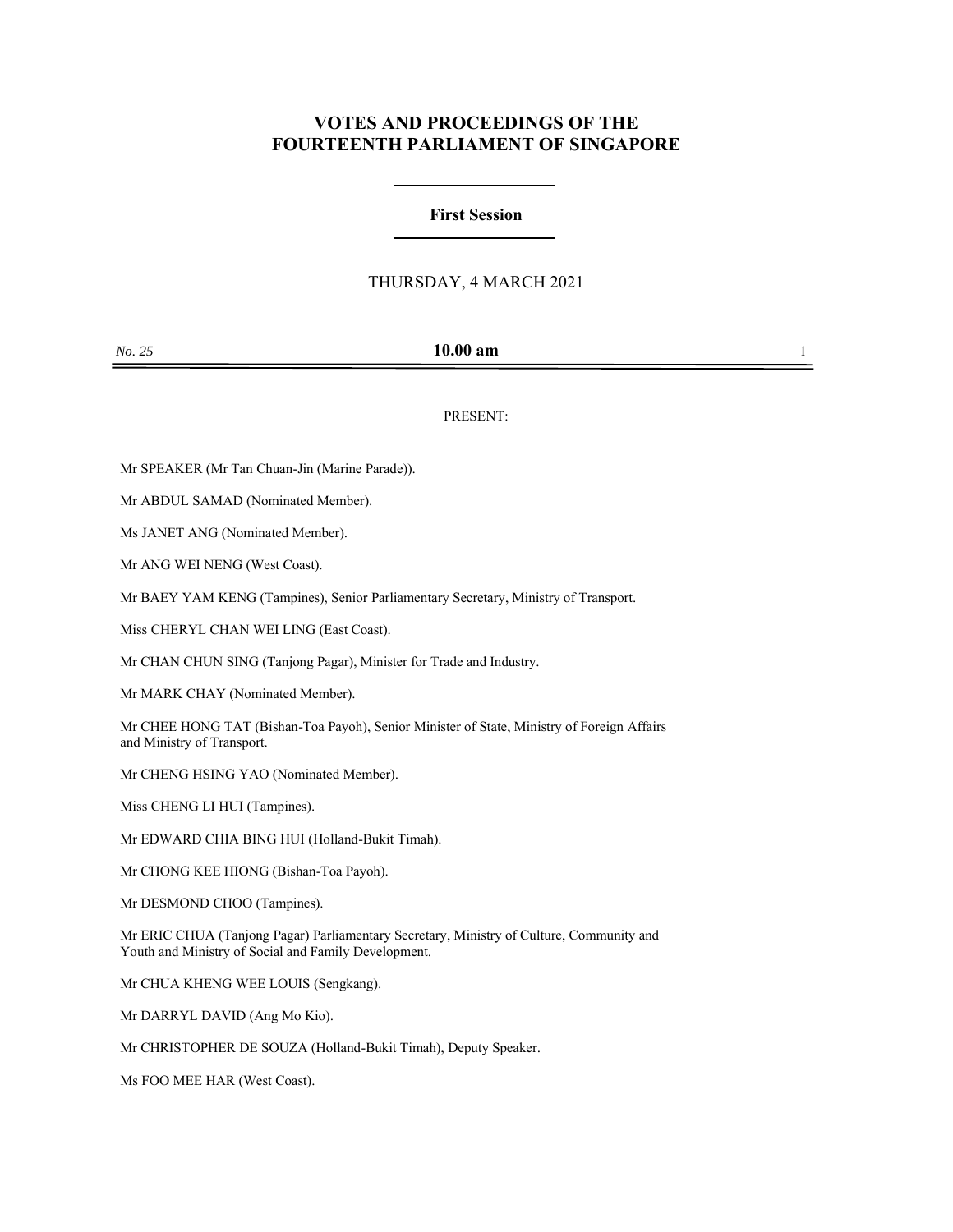Ms GRACE FU HAI YIEN (Yuhua), Minister for Sustainability and the Environment.

Mr GAN KIM YONG (Chua Chu Kang), Minister for Health.

Ms GAN SIOW HUANG (Marymount), Minister of State, Ministry of Education and Ministry of Manpower.

Mr GAN THIAM POH (Ang Mo Kio).

Mr GERALD GIAM YEAN SONG (Aljunied).

Mr DERRICK GOH (Nee Soon).

Mr HENG CHEE HOW (Jalan Besar), Senior Minister of State, Ministry of Defence.

Mr HENG SWEE KEAT (East Coast), Deputy Prime Minister, Coordinating Minister for Economic Policies and Minister for Finance.

Prof HOON HIAN TECK (Nominated Member).

Mr SHAWN HUANG WEI ZHONG (Jurong).

Ms INDRANEE RAJAH (Tanjong Pagar), Minister, Prime Minister's Office, Second Minister for Finance, Second Minister for National Development and Leader of the House.

Mr S ISWARAN (West Coast), Minister for Communications and Information and Minister-in-charge of Trade Relations.

Dr JANIL PUTHUCHEARY (Pasir Ris-Punggol), Senior Minister of State, Ministry of Communications and Information and Ministry of Health and Government Whip.

Dr AMY KHOR LEAN SUAN (Hong Kah North), Senior Minister of State, Ministry of Sustainability and the Environment and Ministry of Transport.

Prof KOH LIAN PIN (Nominated Member).

Dr KOH POH KOON (Tampines), Senior Minister of State, Ministry of Health.

Mr KWEK HIAN CHUAN HENRY (Kebun Baru).

Mr DESMOND LEE (West Coast), Minister for National Development and Minister-in-charge of Social Services Integration.

Mr LEE HSIEN LOONG (Ang Mo Kio), Prime Minister.

Mr LEONG MUN WAI (Non-Constituency Member).

Mr LIANG ENG HWA (Bukit Panjang).

Mr LIM BIOW CHUAN (Mountbatten).

Assoc Prof JAMUS JEROME LIM (Sengkang).

Ms SYLVIA LIM (Aljunied).

Dr LIM WEE KIAK (Sembawang).

Ms LOW YEN LING (Chua Chu Kang), Minister of State, Ministry of Culture, Community and Youth and Ministry of Trade and Industry.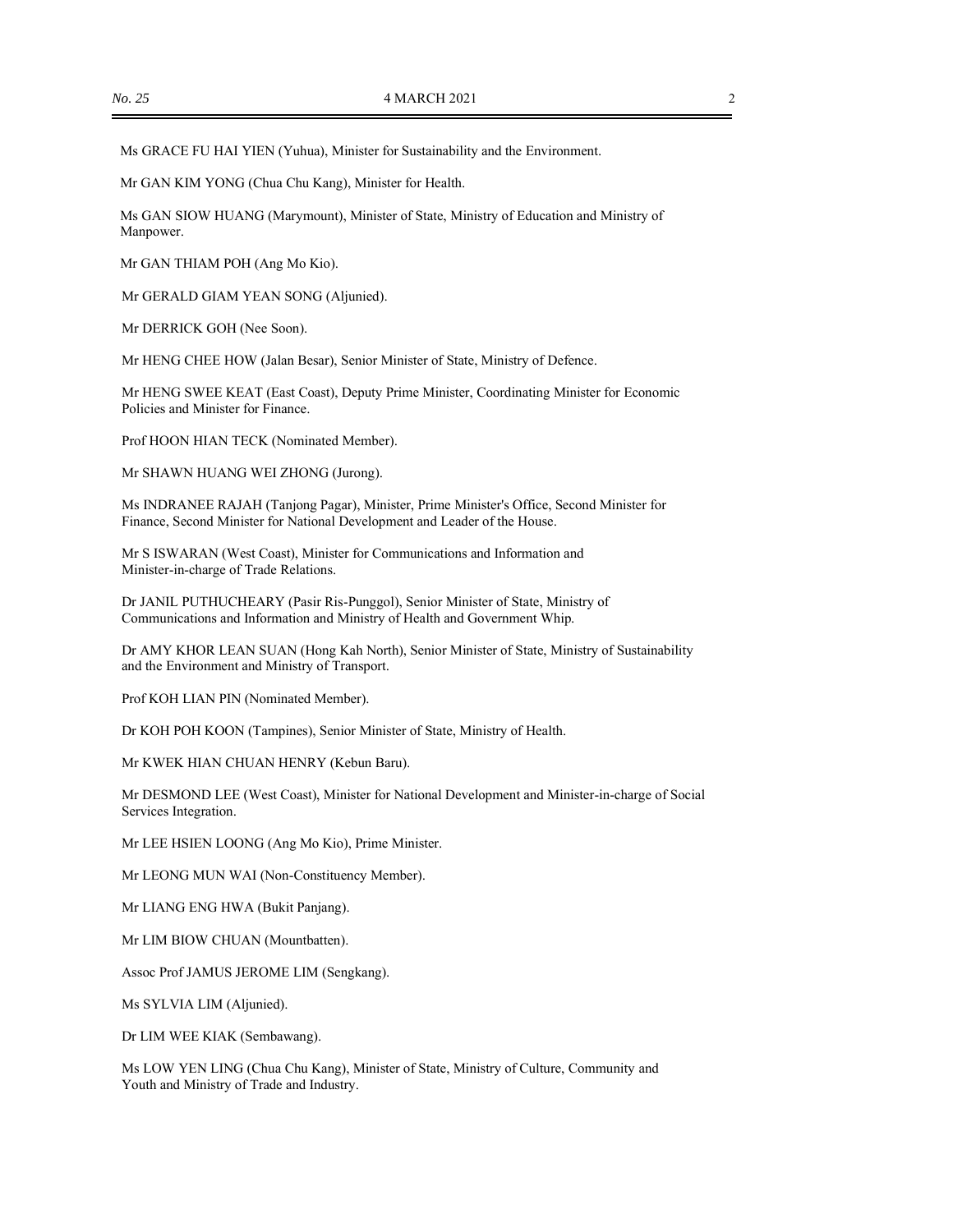### Ms MARIAM JAAFAR (Sembawang).

Mr MASAGOS ZULKIFLI B M M (Tampines), Minister for Social and Family Development, Second Minister for Health and Minister-in-charge of Muslim Affairs.

Dr MOHAMAD MALIKI BIN OSMAN (East Coast), Minister, Prime Minister's Office, Second Minister for Education and Second Minister for Foreign Affairs.

Mr MOHD FAHMI BIN ALIMAN (Marine Parade).

Mr MUHAMAD FAISAL ABDUL MANAP (Aljunied).

Assoc Prof Dr MUHAMMAD FAISHAL IBRAHIM (Nee Soon), Minister of State, Ministry of Home Affairs and Ministry of National Development.

Mr MURALI PILLAI (Bukit Batok).

Ms NADIA AHMAD SAMDIN (Ang Mo Kio).

Dr NG ENG HEN (Bishan-Toa Payoh), Minister for Defence.

Ms NG LING LING (Ang Mo Kio).

Mr LOUIS NG KOK KWANG (Nee Soon).

Miss RACHEL ONG (West Coast).

Mr ONG YE KUNG (Sembawang), Minister for Transport.

Ms JOAN PEREIRA (Tanjong Pagar).

Mr LEON PERERA (Aljunied).

Ms DENISE PHUA LAY PENG (Jalan Besar).

Ms HAZEL POA (Non-Constituency Member).

Ms POH LI SAN (Sembawang).

Mr PRITAM SINGH (Aljunied), Leader of the Opposition.

Ms RAHAYU MAHZAM (Jurong), Parliamentary Secretary, Ministry of Health.

Mr SAKTIANDI SUPAAT (Bishan-Toa Payoh).

Mr SEAH KIAN PENG (Marine Parade).

Dr SHAHIRA ABDULLAH (Nominated Member).

Mr K SHANMUGAM (Nee Soon), Minister for Home Affairs and Minister for Law.

Mr SHARAEL TAHA (Pasir Ris-Punggol).

Ms SIM ANN (Holland-Bukit Timah), Senior Minister of State, Ministry of Communications and Information and Ministry of National Development and Deputy Government Whip.

Mr SITOH YIH PIN (Potong Pasir).

Ms HANY SOH (Marsiling-Yew Tee).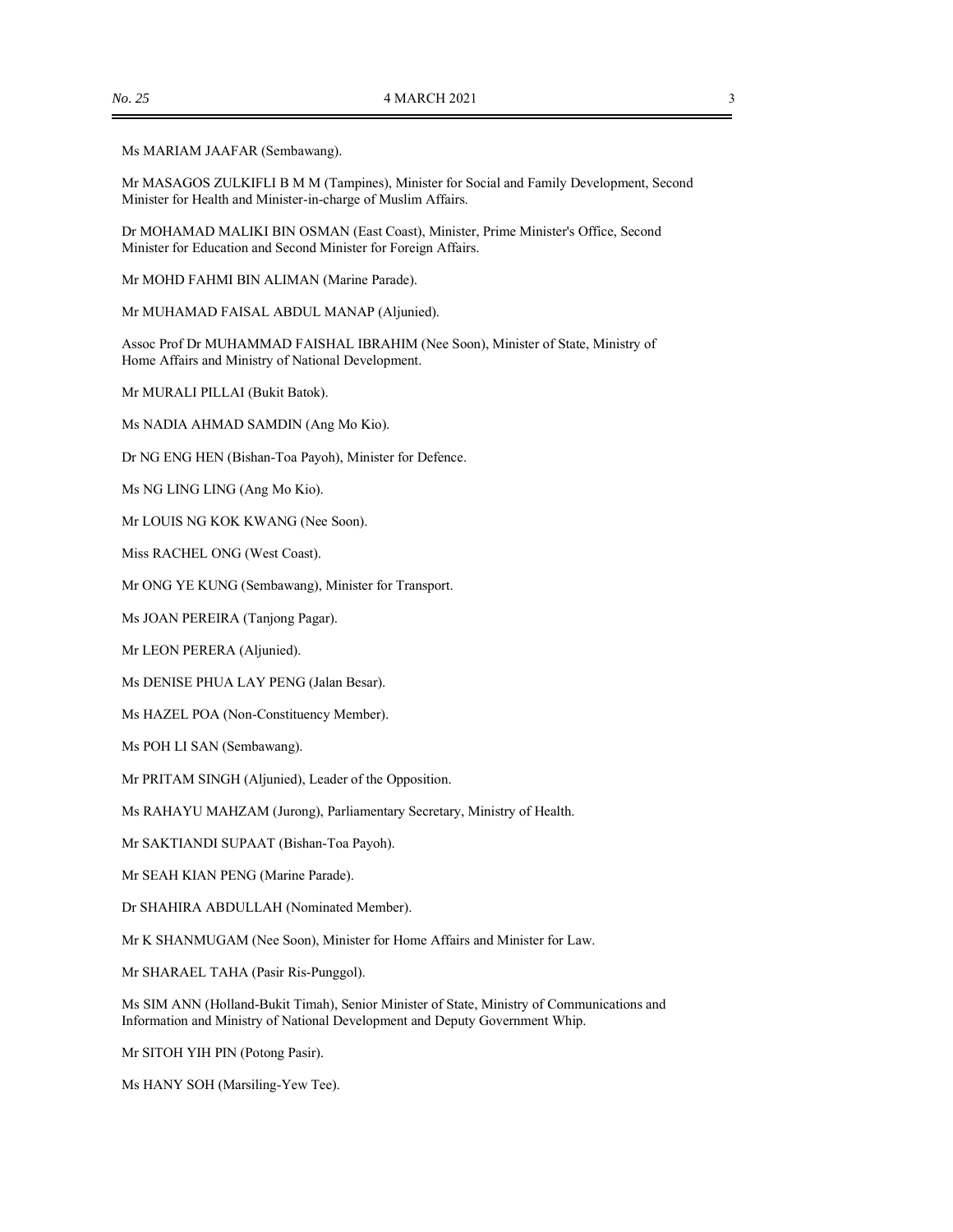Ms SUN XUELING (Punggol West), Minister of State, Ministry of Education and Ministry of Social and Family Development.

Mr ALVIN TAN (Tanjong Pagar), Minister of State, Ministry of Culture, Community and Youth and Ministry of Trade and Industry.

Ms CARRIE TAN (Nee Soon).

Mr DENNIS TAN LIP FONG (Hougang).

Mr DESMOND TAN (Pasir Ris-Punggol), Minister of State, Ministry of Home Affairs and Ministry of Sustainability and the Environment.

Ms JESSICA TAN SOON NEO (East Coast), Deputy Speaker.

Mr TAN KIAT HOW (East Coast), Minister of State, Prime Minister's Office and Ministry of National Development.

Dr TAN SEE LENG (Marine Parade), Minister, Prime Minister's Office, Second Minister for Manpower and Second Minister for Trade and Industry.

Dr TAN WU MENG (Jurong).

Dr TAN YIA SWAM (Nominated Member).

Mr PATRICK TAY TECK GUAN (Pioneer).

Mr TEO CHEE HEAN (Pasir Ris-Punggol), Senior Minister and Coordinating Minister for National Security.

Mrs JOSEPHINE TEO (Jalan Besar), Minister for Manpower and Second Minister for Home Affairs.

Mr THARMAN SHANMUGARATNAM (Jurong), Senior Minister and Coordinating Minister for Social Policies.

Mr RAJ JOSHUA THOMAS (Nominated Member).

Ms TIN PEI LING (MacPherson).

Mr EDWIN TONG CHUN FAI (Marine Parade), Minister for Culture, Community and Youth and Second Minister for Law.

Mr VIKRAM NAIR (Sembawang).

Dr VIVIAN BALAKRISHNAN (Holland-Bukit Timah), Minister for Foreign Affairs.

Dr WAN RIZAL (Jalan Besar).

Mr DON WEE (Chua Chu Kang).

Mr LAWRENCE WONG (Marsiling-Yew Tee), Minister for Education and Second Minister for Finance.

Mr XIE YAO QUAN (Jurong).

Mr ALEX YAM ZIMING (Marsiling-Yew Tee).

Ms YEO WAN LING (Pasir Ris-Punggol).

Mr YIP HON WENG (Yio Chu Kang).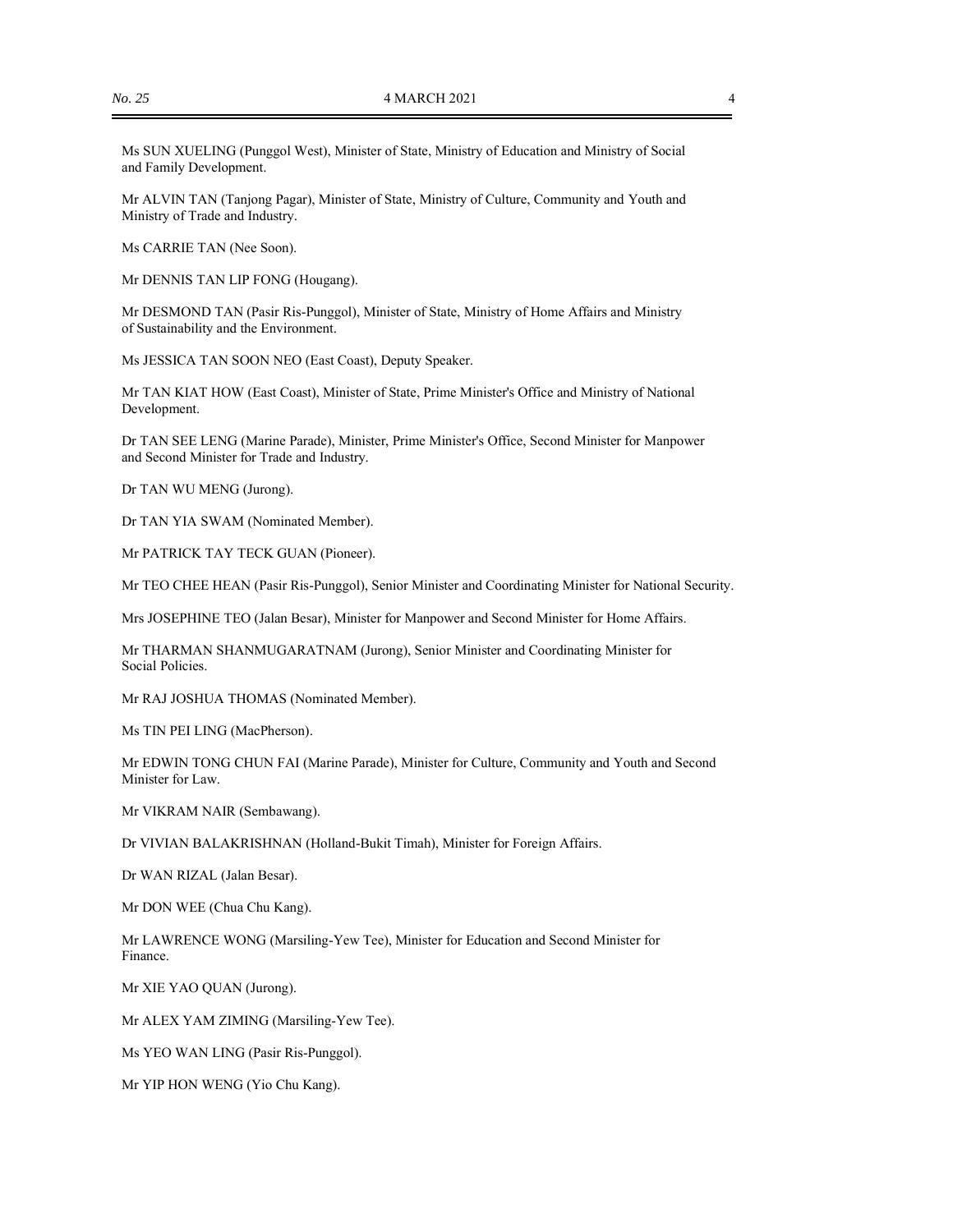### Mr MELVIN YONG YIK CHYE (Radin Mas).

Mr ZAQY MOHAMAD (Marsiling-Yew Tee), Senior Minister of State, Ministry of Defence and Ministry of Manpower and Deputy Leader of the House.

Mr ZHULKARNAIN ABDUL RAHIM (Chua Chu Kang).

ABSENT:

\_\_\_\_\_\_\_\_\_\_\_\_\_\_\_\_\_\_\_\_\_\_\_\_\_\_\_\_\_\_\_\_

Ms HE TING RU (Sengkang).

Ms RAEESAH KHAN (Sengkang).